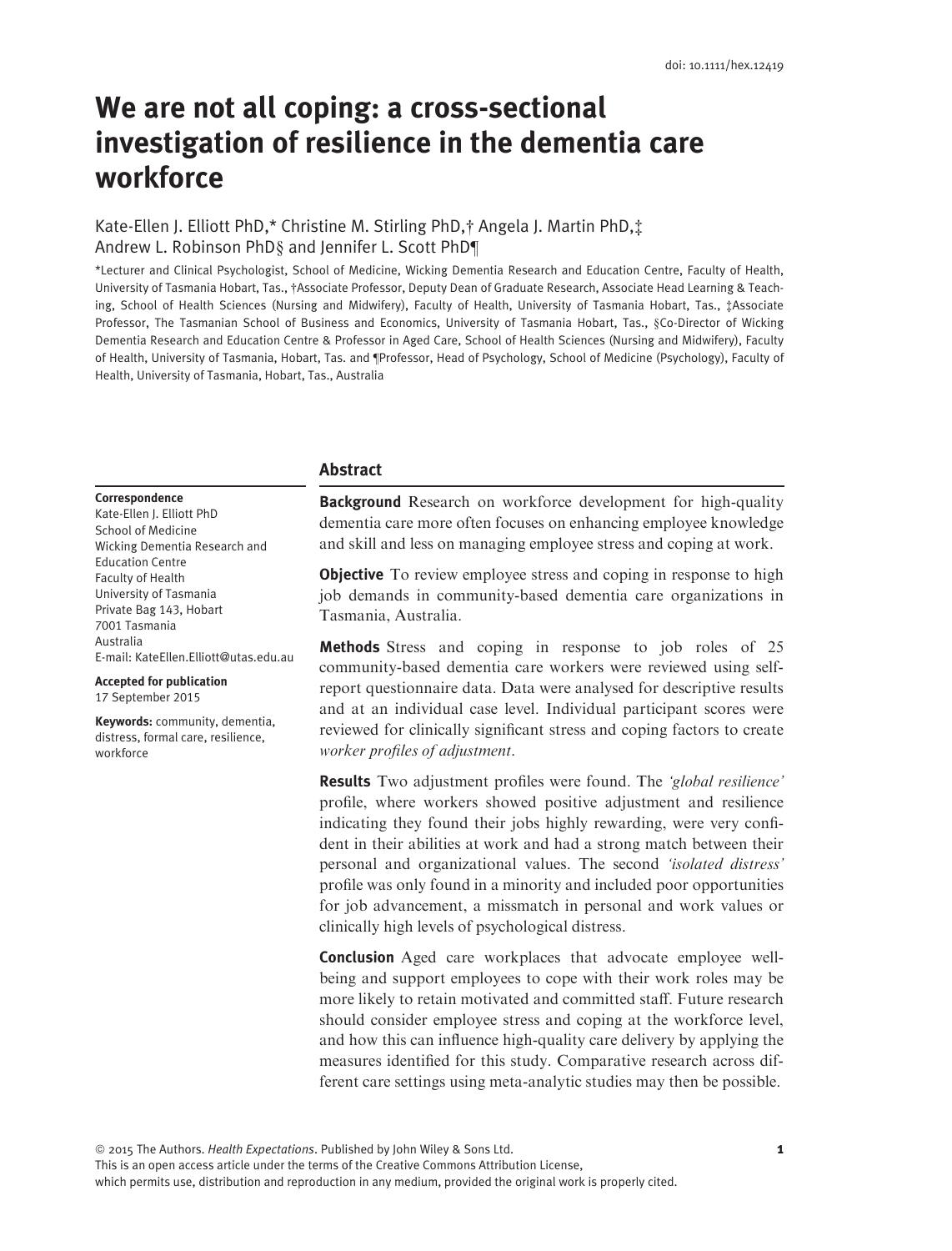## Introduction

Dementia is a debilitating neurodegenerative disease which impacts on every health and social care system in the world.<sup>1</sup> There are grave concerns that the current aged and dementia care workforce is not prepared to manage the exponential growth of dementia. By 2050, it is estimated there will be 981 000 people in Australia with dementia, trebling current numbers  $(256 500)<sup>2</sup>$  While a threefold increase in care workers is required to meet this demand, $3$  several other elements of health services influence the adequacy of our health-care systems to surmount this challenge. Low levels of recruitment and retention of employees in the aged care sec- $\text{tor}^{4,5}$  and low qualifications<sup>6</sup> hinder quality care for people with dementia.<sup>7,8</sup> Low recruitment and retention of staff in aged and dementia care not only impacts on the quality of care, it is associated with high costs in a low-resource setting.<sup>9</sup> Problems with the stability of the workforce mean there are limited opportunities for consistency of care delivery, which is vital for people with dementia. This combination of circumstances means current health services policies are not meeting the complex and varied needs of the workforce and the aged and dementia populations they serve.<sup>10,11</sup>

The heterogeneous nature of dementia has many implications for the workforce and service providers operating within aged care. In fact, within the older adult group, Pachana and Helmes<sup>12</sup> suggested that there is probably no other patient population that presents such diversity for health professionals than people diagnosed with a form of dementia. Understanding how workers react to undertaking this care role for people with dementia is vital, particularly to determine whether stress and coping play a role in staff decisions to stay or leave their employers, and further how this affects care delivered to people with dementia. In this paper, we refer to stress and coping as an interactive process. Stress is the psychological and physical response to a situation that is challenging to endure, whereas coping is the strategy or approach an individual applies to manage and endure the stress response or symptoms associated with the situation. Stress and coping factors greatly influence a person's well-being and psychological adjustment to engage effectively with usual activities in life including work. Research on the well-being of dementia care workers mostly applies to the residential care setting and not the community-based arena.<sup>13,14</sup>

Understanding the stress and coping of the dementia care workforce is of particular concern due to the connection between job stress and turnover.15 Aged care workers in America leave their jobs because they are dissatisfied at being unable to provide quality care.<sup>16</sup> General health status may also influence worker commitment. Poor self-rated health was found in a higher proportion of Australian aged care workers who intended to leave their jobs within the year than workers who intended to stay. $5$  While 13 drivers of retention, intention to stay and intention to leave have been identified in the Australian aged care workforce, $5$  a focus on both stress and coping of workers has to our knowledge not previously been explored. Howe and colleagues<sup>5</sup> suggested future research should explore factors that address instability in the workforce, rather than retention efforts. Understanding the role of stress and coping in the stability of the dementia care workforce will inform policies that target turnover and quality care for people with dementia and their families.

There is uncertainty about the stress aged and dementia care workers experience. A systematic review<sup>13</sup> found a lack of strong evidence for a distressed workforce across studies in 24-h care settings. Two studies included in the review reported dissimilar prevalence rates of staff distress with Astrom, Nilsson, Norberg and Winblad<sup>17</sup> finding 37 per cent prevalence, whereas Kuremyr, Kihlgren, Norberg, Astrom and Karlsson<sup>18</sup> reported 5 per cent of staff were 'at risk' from burnout. In contrast, four studies reported low mean stress scores.13 Results from studies on the well-being of the aged and dementia care workforce are at best mixed, particularly in comparison with other workforces who have more consistent and established patterns of stress and coping (i.e. nurses, police and rescue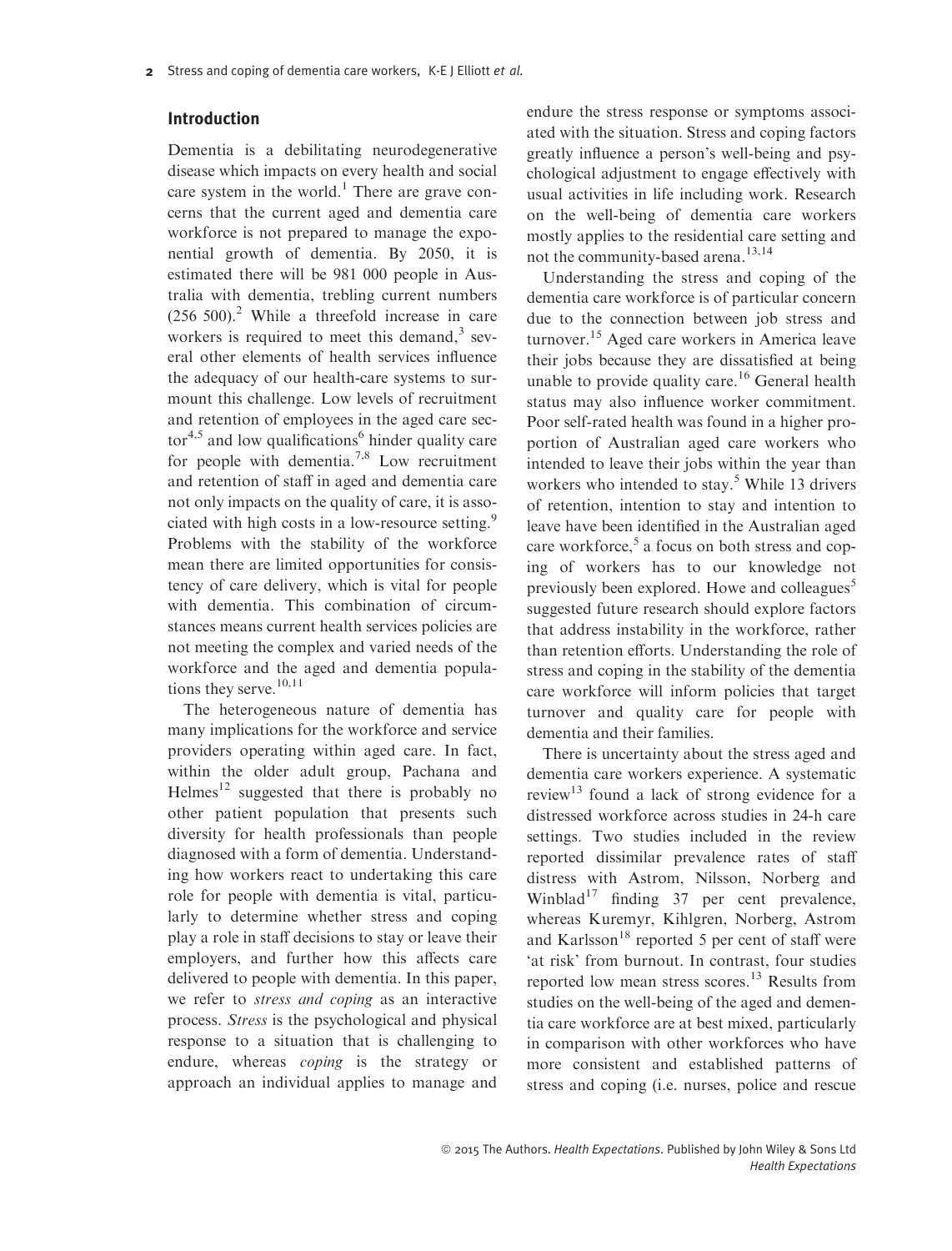workers<sup>19,20–22</sup>). Developing a better understanding of stress and coping for the dementia care workforce is a priority. The consistent use of psychological measures with sound psychometrics will enable better comparison across workplace settings and aid the establishment of normative data to determine the precise nature, and patterns of stress and coping in this occupational group. This is of particular relevance considering aged and dementia care workers are an important occupational group for the future of dementia care. Identifying and adopting the use of measures commonly adopted in the clinical psychology setting which have been applied to other workforces may offer some solution to this problem.

The most difficult aspects of working with people with dementia include coping with, and managing behavioural and psychological symptoms of dementia (including aggression and hostility), particularly when care workers are not trained to manage these situations. The resistive, difficult and unpredictable nature of these behaviours were found to be a challenge for Australian nurses working in residential care.<sup>23</sup> While overall, most nurses were satisfied with their jobs, a quarter reported that working with people with dementia did not provide any job satisfaction.<sup>23</sup> For dementia care workers, job satisfaction is multifaceted and these workers can experience satisfaction in their job tasks and with the organization, while also experiencing negative perceptions of the clients they work with. While Brodaty et  $al^{23}$  examined job strain and satisfaction for dementia care workers, the frequency of positive and negative emotional responses at work (such as feeling excited or upset) was not assessed. Including a review of workers positive and negative emotions at work may help to identify stress and coping patterns that influence workers decisions to stay or leave their workplaces.

Aged and dementia care workers who stay in their jobs longer experience less stress at work. While early career long-term (residential) care workers in America experienced stress more than later career workers (employed more than 2 years), they also experienced more hopeful

and person-centred attitudes about people with dementia.<sup>14</sup> Length of experience in care work seems to affect the way workers perceive their jobs, in particular early career workers express overall higher levels of psychological arousal (i.e. presence of both distress and hope). It is possible that being a carer for a long period of time reduces care workers' level of intense reaction to job situations and events. With more experience, care workers may develop coping strategies that reflect resilience to habituate to on-going work demands. Including a review of workers positive emotions (e.g. excited, enthusiastic, inspired<sup>24</sup>) may help to identify stress and coping patterns that include a focus on resilience and positive adjustment to working with people with dementia and whether these apply at all stages of workers careers.

Social psychological theory offers a lens for this focus on stress and coping for the aged and dementia care workforce. Self-efficacy, the belief in one's own ability to successfully accomplish or perform a specific behaviour,<sup>25</sup> can be a strong indicator of resilience. In the clinical psychology literature, self-efficacy or confidence to cope predicts better adjustment to a range of chronic stressors.<sup>26</sup> Applying a clinical psychological approach will help to further understand stress and coping factors essential to managing the demands of providing care to people with dementia. Occupational self-efficacy or confidence in abilities to cope at work may be an essential element of worker longevity and the stability of the dementia care workforce into the future.

The work environment is an essential part of stress and coping for employees. The greater the mismatch between a person's values and the organization's values, the more distress the person experiences. $27,28$  This is referred to personorganization fit, $^{27}$  which has not previously been examined in the aged and dementia care workforce and was investigated in our study. When a work environment has resources available to deliver specialized care, employees experience lower job demands, less job strain and distress when exposed to care recipients with disruptive behaviours, than those employees where such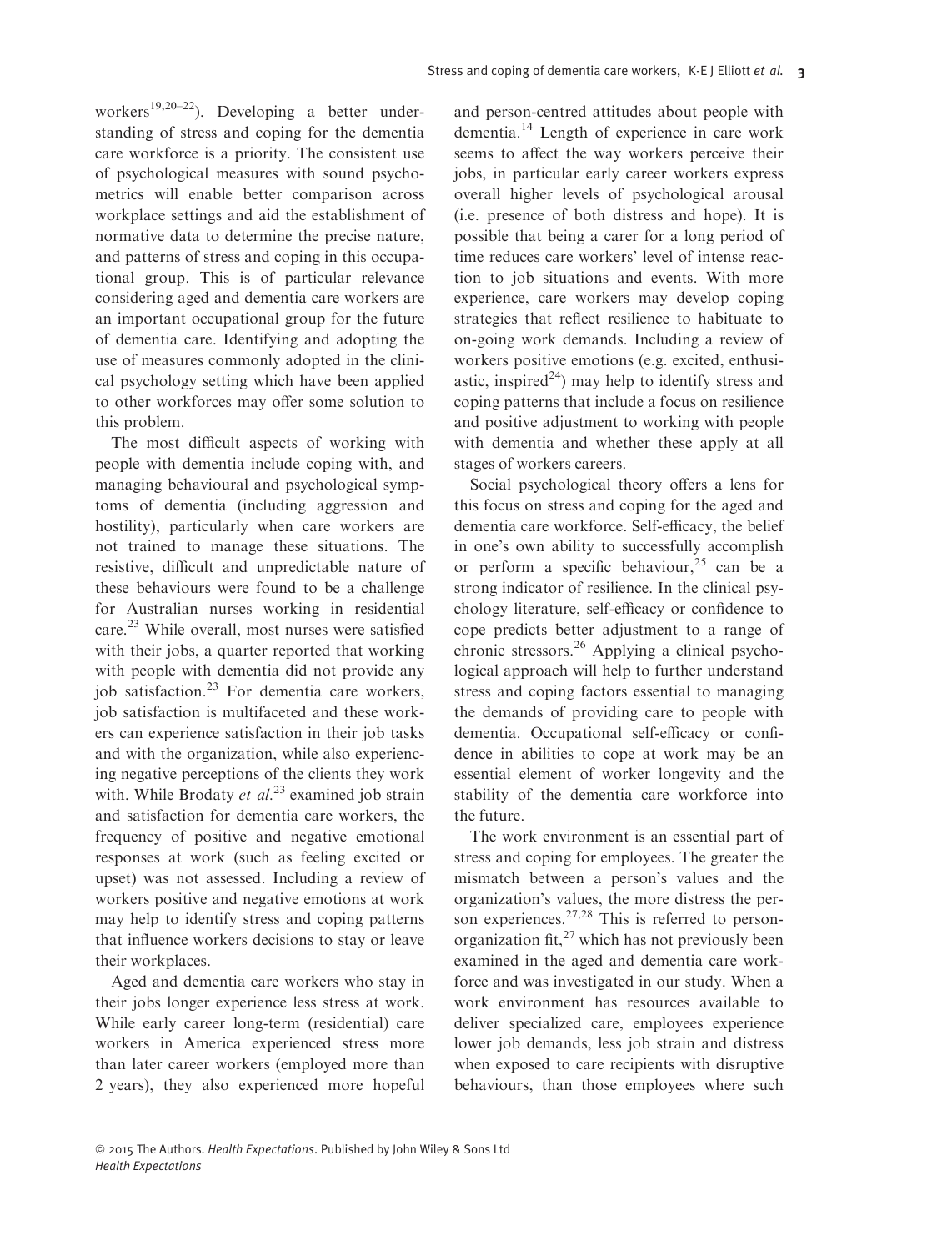resources are unavailable.<sup>29</sup> Employees who work in a care environment not optimized for care delivery may experience distress easily relieved by changes to their work environment. Community-based care workers, who deliver support in the home of the person with dementia, $30$  may experience distress that is influenced by the resources available in their work environment.

This study aimed to deepen understanding about stress and coping of aged and dementia care workers based in the community. The effects of stress on workers, associated with the dementia care role, were investigated using psychometrically sound measures. Specific stress and coping areas were assessed that have theoretical links to workforce resilience. Results will be discussed in the context of occupational stress literature in dementia care (mostly focused on residential care) to review if similarities exist for the community setting.

## Method

#### Setting

This study formed part of the Work 4 Dementia Project<sup>30</sup> and was conducted with communitybased care organizations providing support services to people with dementia. Organizations were Home and Community Care (HACC) funded services from Tasmania, Australia. HACC funds basic maintenance and support services to help frail older people and younger people with disabilities to continue living in their community. Employees were invited to participate if they provided care and assistance to people with dementia and worked in the community care environment. Employees were eligible to participate if they delivered some form of care assistance or support to a person with dementia either (i) in the care recipient's home or (ii) completed home visits as part of service delivery or (iii) performed tasks that enable the care recipient to remain in the community, such as shopping or (iv) a combination of these tasks. Employees working in residential care facilities were not included in the study.

## Design

The Work 4 Dementia Project aimed to investigate ways to build capacity and resilience for the dementia care workforce and included several interrelated studies. The study reported here used a cross-sectional survey design using known constructs of workforce resilience. This method was chosen to further investigate qualitative findings from a previous study within the project<sup>30</sup> about employee experiences in dementia care. Twenty-five participants were recruited following convenience sampling from HACC services in Tasmania, Australia. Recruitment procedures were the same as the qualitative study, and participants were recruited over a 6-month period (April to October 2010). Forty workers registered interest in the project, but eight of these could not be contacted and three did not meet study inclusion criteria. Of the 29 eligible participants, three refused to participate due moving house, undergoing surgery and incorrect expectations of the study. One participant did not attend the interview and withdrew. $31$  The data reported in this paper were collected from participants' answers on a set of self-report questionnaires. Participants completed a booklet containing the questionnaires during their own time, in private, away from their work site. Questionnaires assessed stress and coping domains (see Table 1). Ethics approval was granted in February 2010 (EC00337: reference number H10984).

#### Data analysis

Stage 1 of the analysis included descriptive statistics at the group level. Stage 2 of the analysis uniquely applied a case-based clinical psychology approach, similar to pattern analysis. This method is used frequently in the clinical psychology and psychiatry literature to describe adjustment to a chronic stressor (i.e. medical condition $32,33$ ) and has been applied to the occupational health field. $34,35$  This approach also enables comparisons between the current sample and general and clinical populations on indices of coping and mental health. While these com-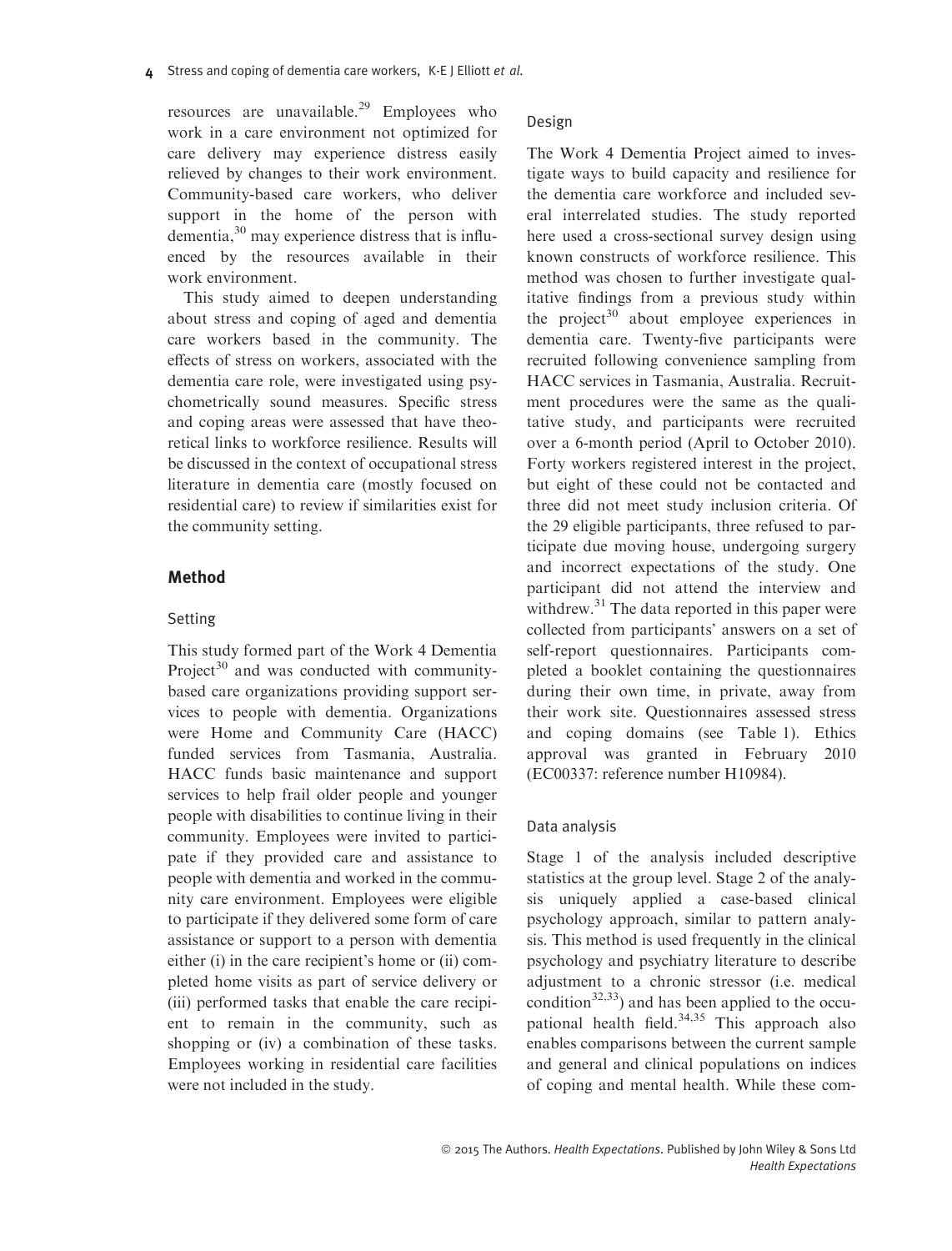| Measure reliability<br>(Chronbach's $\alpha$ )                                                      | <b>Description participants</b><br>asked to rate                                                                                                                                                                                                                                                                                                              | Range of scoring<br>high score $=$<br>Clinical cut-off score                                      | Normative<br>comparison sample<br>Mean (SD)                                       |  |
|-----------------------------------------------------------------------------------------------------|---------------------------------------------------------------------------------------------------------------------------------------------------------------------------------------------------------------------------------------------------------------------------------------------------------------------------------------------------------------|---------------------------------------------------------------------------------------------------|-----------------------------------------------------------------------------------|--|
| Psychological distress Kessler<br>10 (K10; 0.71 <sup>52,53</sup> )                                  | the frequency of negative<br>emotional states in the last month<br>using a five-point Likert scale<br>$(1 =$ none of the time to 5 = all of<br>the time). (e.g. 'about how often<br>did you feel so nervous that<br>nothing could calm you down')                                                                                                             | $0 - 50$<br>= high risk of<br>mental disorder<br>10 to 15 Low<br>16 to 29 Medium<br>30 to 50 High | Community population<br>aged 55-65 years <sup>54</sup><br>$N = 8841$<br>13.9(0.2) |  |
| Positive and Negative Affect<br>Schedule (PANAS <sup>55</sup> ),<br>(+ ve $0.89$ /-ve $0.85^{24}$ ) | rate frequency of positive and<br>negative emotions on a five-point<br>Likert scale ( $0 =$ none at all,<br>$4 =$ extremely). (e.g. 'excited/<br>upset')                                                                                                                                                                                                      | $0 - 50$<br>$PA = positive$ adjustment<br>$NA = depression$                                       | General population <sup>24</sup><br>$N = 1003$<br>31.31 (7.56)<br>16.00 (5.90)    |  |
| Satisfaction with Life Scale<br>(SWLS; 0.80 to 0.89 <sup>56</sup> )                                 | extent of agreement on seven-<br>point scale $(1 =$ strongly disagree<br>to $7 =$ strongly agree). (e.g. 'In<br>most ways my life is close to<br>ideal')                                                                                                                                                                                                      | $0 - 30$<br>$=$ high life satisfaction<br>above 25 satisfied<br>with life                         | Health workers <sup>57</sup><br>$N = 225$<br>23.6(6.1)                            |  |
| Occupational Self-Efficacy Scale<br>$(OSES; 0.92^{58})$                                             | ability to cope with work<br>challenges on a six-point Likert<br>scale (1 = completely true,<br>$6 =$ not at all true). (e.g. 'As far as<br>my job is concerned I am a rather<br>self-reliant person')                                                                                                                                                        | $20 - 120$<br>= low levels of<br>occupational self-efficacy                                       | University students <sup>58</sup><br>$N = 153$<br>19.99 (6.10)                    |  |
| Job Satisfaction Survey (JSS;<br>$0.60 - 0.82$ subscales and $0.91$<br>total score <sup>59</sup> )  | level of satisfaction with their<br>job on various areas (i.e. salary,<br>promotion, supervision, fringe<br>benefits, contingent rewards,<br>operating procedures, co-workers,<br>work and communication) using a<br>six-point Likert scale,<br>$(1 - \text{disagree very much},$<br>$6 =$ agree very much). (e.g. 'I like<br>doing the things I do at work') | $36 - 216$<br>= highly satisfied<br>above 144 satisfied<br>with job                               | Health workers <sup>59</sup><br>$N = 3148$<br>133.1 (27.9)                        |  |
| Organisational Commitment<br>Questionnaire (OCQ <sup>60</sup> ),<br>$(0.89^{61})$                   | their level of commitment to the<br>organization on a seven-point<br>scale (1 = strongly disagree $-$<br>$7 =$ strongly agree). (e.g., 'It<br>would take very little change in<br>my present circumstances to<br>cause me to leave this<br>organization' - R)                                                                                                 | $0 - 72$<br>$=$ high intent to stay                                                               | *Above the 75th<br>percentile 54                                                  |  |
| Subjective Person-Organisation<br>Fit Scale (SPOF; 0.88 <sup>62</sup> )                             | feelings of congruence between<br>personal and organizational<br>values on a five-point Likert scale<br>$(1 =$ strongly disagree to<br>$5 =$ strongly agree). (e.g. 'I feel<br>that my personal values are a<br>good fit with this organization')                                                                                                             | $4 - 16$<br>$=$ high congruence                                                                   | *Above the 75th<br>percentile 12.25                                               |  |

Table 1 Summary of quantitative self-report measures for the Work 4 Dementia Project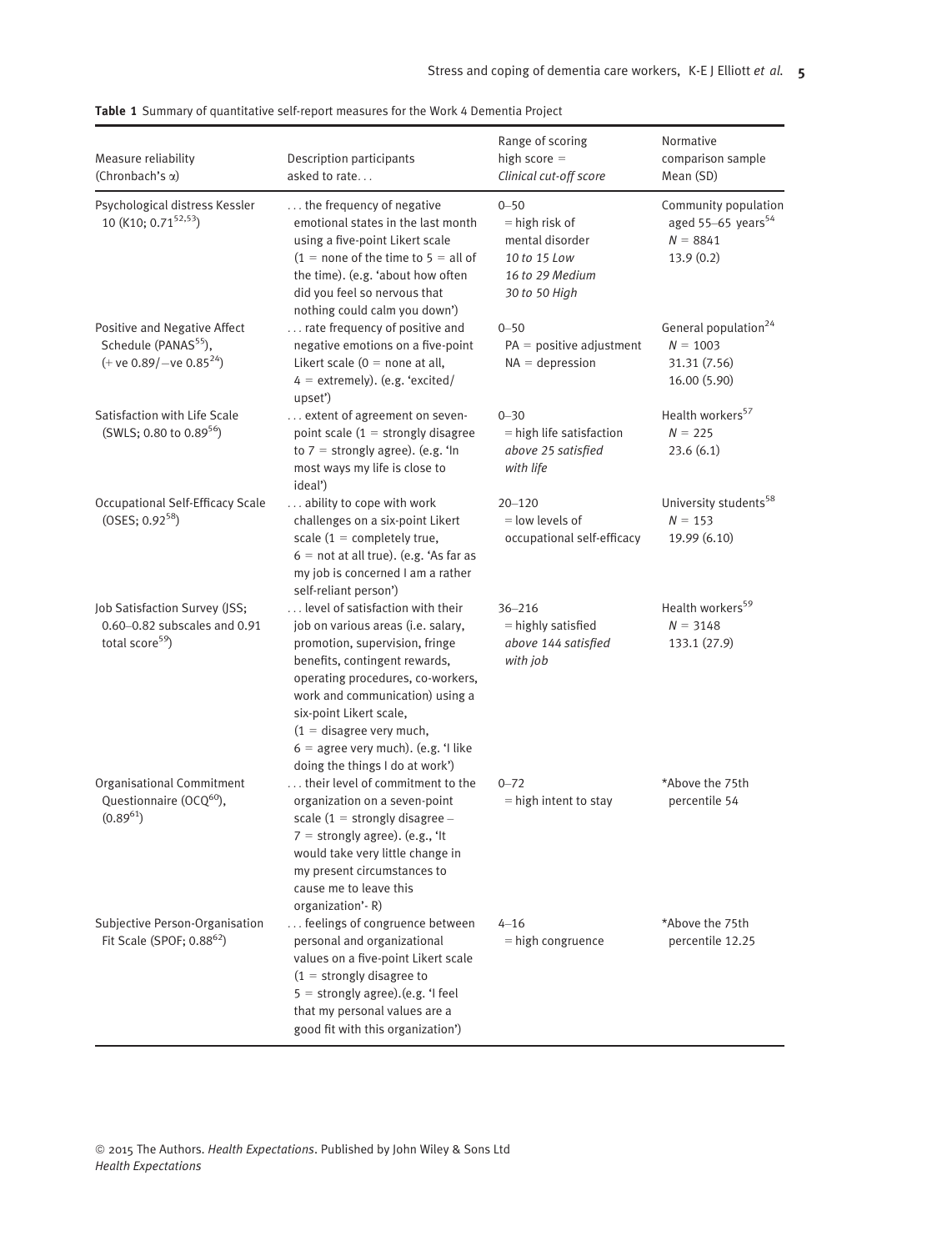6 Stress and coping of dementia care workers, K-E J Elliott et al.

| Measure reliability<br>$(Chronbach's \alpha)$                                           | Description participants<br>asked to rate                                                                                                                                                                                                                                                            | Range of scoring<br>high score $=$<br>Clinical cut-off score | Normative<br>comparison sample<br>Mean (SD)                           |
|-----------------------------------------------------------------------------------------|------------------------------------------------------------------------------------------------------------------------------------------------------------------------------------------------------------------------------------------------------------------------------------------------------|--------------------------------------------------------------|-----------------------------------------------------------------------|
| Alzheimer's Disease Knowledge<br>Test <sup>63</sup> (ADKT; 07.1 - 0.92; <sup>64</sup> ) | level of dementia knowledge<br>using multiple choice<br>responses. (e.g. 'Although the rate<br>of progression of Alzheimer's<br>disease is variable, the average<br>life expectancy after onset is: (a)<br>6 months-1 year (b) $1-5$ years (c)<br>6–12 years (d) $15-20$ years (e) I<br>don't know') | $0 - 17$<br>$=$ good knowledge<br>about AD                   | Patients, carers and<br>non-carer adults <sup>65</sup><br>50% correct |

|  |  |  | Table 1 Continued |
|--|--|--|-------------------|
|--|--|--|-------------------|

\*When normative comparisons unavailable then the cutoff score was set at the 75th percentile;  $R =$  item reverse scored.

parative samples were not always similar in setting (e.g. students), the norms are not available elsewhere. This is the first study to apply these measures to this occupational group. To compensate for the limitations of the normative comparison sample, a stringent approach for clinically recognized cut-off scores (usually 1 Standard Deviation) was used (we applied 2 SDs) to find patterns outside the 'normal response', which could include those participants 'at risk' of developing clinical disorders as identified by established clinical parameters. We applied 2 SDs to improve validity that participants would not fall within the 'normal range' on stress and coping measures. For example, a score above 27.8 (2 SDs away from the mean of the normative sample) on the Negative Affect Scale is associated with a depressive disorder. $^{24}$ Stage 2 of the analysis adopted in this study follows the first part of a method used by Jacobson and  $Truax^{36}$  to determine whether treatment gains were made after psychological therapy. A similar approach has been applied using a small sample where subgroups (e.g. profiles) were determined by focusing on individual scores against clinical cut-offs. $37$  Following these approaches, this study used a comparison method that evaluates participant scores to those of others (normative sample) with a focus on criteria that identify a departure from dysfunctional sample or potential to meet a psychiatric diagnosis.<sup>38</sup>

## Self-report measures

The main stress and coping indices (see Table 1) used to assess participants included psychological distress, frequency of positive and negative emotions, satisfaction with life, confidence in abilities at work, job satisfaction, personorganization fit, knowledge of dementia and intention to stay at work. The measures adopted to assess these areas have been used extensively in the occupational health psychology literature. The measures have published normative data, which enables examination of participants' functioning in the context of relevant occupational or clinical samples, and good reliability and validity. Coefficient alphas ranged from 0.71 (Kessler 10) to 0.95 (Occupational Self-Efficacy Scale). This enabled a more extensive analysis focused on case-based presentations.

Questionnaire data were entered into IBM SPSS Statistics 19.0.<sup>39</sup> Raw data were converted and tallied using Syntax to create total scores for all measures. At the group level, data were analysed to produce descriptive statistics for the sample. During the case-based analysis, individual participant scores were reviewed for clinically significant adjustment (e.g. at least two standard deviations away from the mean normative comparison sample or clinical cut-off) across intrapersonal and occupational domains to create worker profiles of adjustment. The overall pattern of scores across each domain for each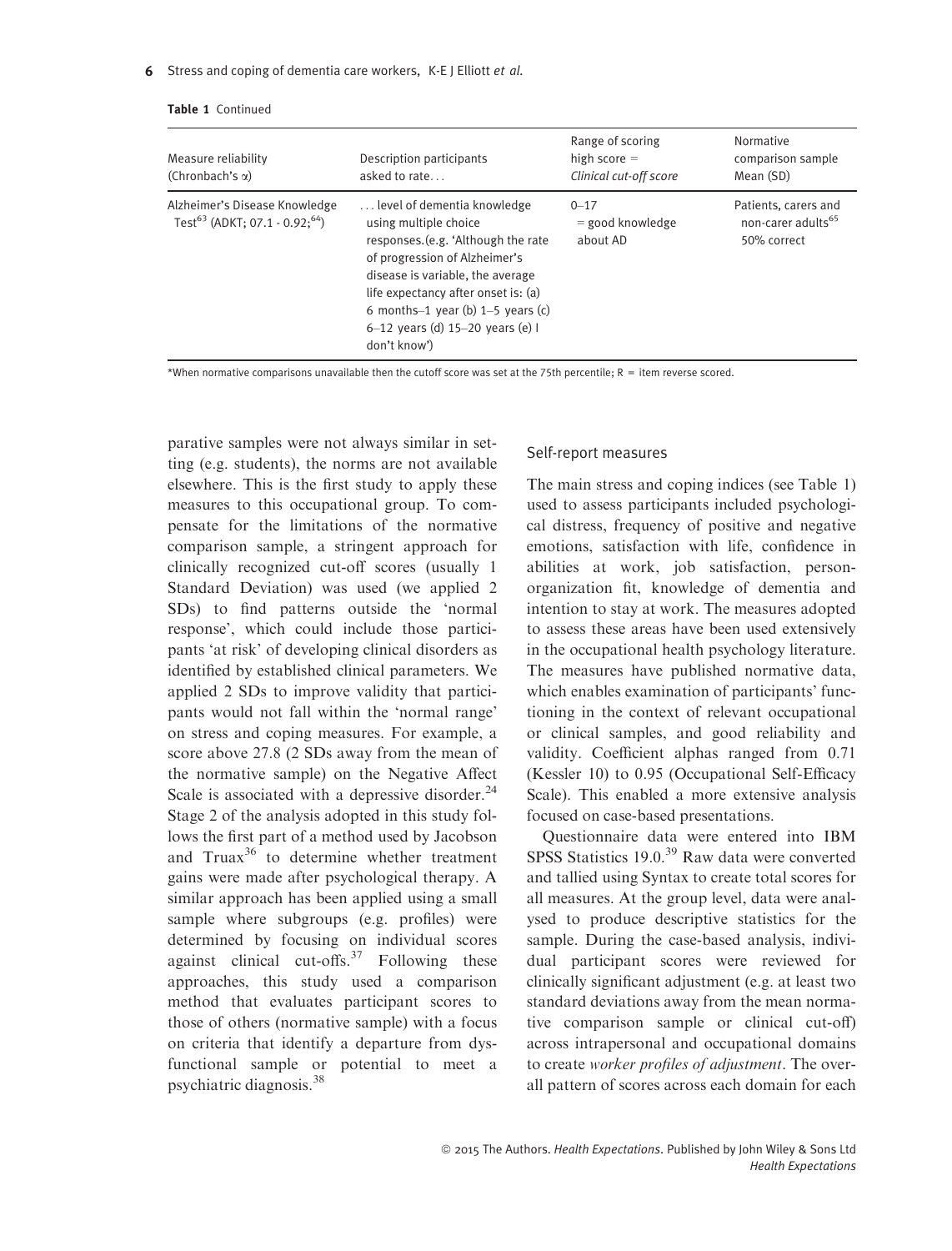participant was reviewed. Cases were then grouped together based on similarities between scores on each measure. Finally, comparisons were made to create profiles based on scores on the measures, as well as personal background and professional characteristics.

## Results

Participants were community dementia care workers ( $n = 25$ ) with an average age of 53 years  $(SD = 9.6)$ . The majority were women  $(88\%)$ and employed on a casual basis (64%). Most were employed on average for 6 years  $(SD = 4.3)$  and on average worked 25.9 h per week  $(SD = 10.2)$ . Participants were mostly  $(n = 11)$  married  $(44\%)$  and earned over  $(n = 9)$  \$65 000 income annually from all sources (35%). Most workers ( $n = 22$ ) received an orientation to their work on commencement of their jobs (88%). These results are comparable to a recent Australian survey on the aged care workforce which indicated community-based care workers were mostly aged between 45 and 54 (37.2%) or 55 and 64 (29.7%) years, and worked between 16 and 34 h per week (56.4%). Table 2 shows a comparison of the current sample characteristics to the Australian community-based workforce.

#### Descriptives

On average most participants were well adapted, but the range in scores shows some participants were not coping (see Table 3). These results were clinically significant with scores two standard deviations away from the normative comparison showing positive adjustment in confidence in abilities at work, person-organization fit and opportunities for job promotion. Two outcomes (approached significance), dissatisfaction with supervision, and experience of positive emotions at work  $(\pm 1 \text{ SD})$ . Overall, there were no mean scores on any measure that indicated clinically significant poor functioning in any of the assessed areas. Data were reviewed to look for patterns as to why some participants were coping well, while others were not. When individual Table 2 Sample characteristics in comparison to Australian survey results

|                                       | Work 4 dementia<br>$(N = 25)$ | Australian<br>survey<br>$(N = 5214)$ |
|---------------------------------------|-------------------------------|--------------------------------------|
|                                       | $N$ (%)                       | $\%$                                 |
| Sex                                   |                               |                                      |
| Men                                   | 3(12)                         | 10                                   |
| Women                                 | 22 (88)                       | 90                                   |
| <b>Employment basis</b>               |                               |                                      |
| Permanent full-time                   | 0(0)                          | 7                                    |
| Permanent part-time                   | 9(36)                         | 63                                   |
| Casual                                | 16 (64)                       | 30                                   |
| Hours worked per week                 |                               |                                      |
| $1 - 15$                              | 5(20)                         | 19                                   |
| $16 - 34$                             | 12 (48)                       | 56                                   |
| $35 - 40$                             | 8(32)                         | 20                                   |
| >40                                   | 0(0)                          | 5                                    |
| Employed in one job                   | 16 (64)                       | 86                                   |
| Employed in more                      | 9(36)                         | 14                                   |
| than one job                          |                               |                                      |
| Years in current job                  |                               |                                      |
| 1 or less                             | 3(12)                         | 15                                   |
| $2 - 4$                               | 7(28)                         | 35                                   |
| $5 - 9$                               | 5(20)                         | 31                                   |
| $10+$                                 | 9(36)                         | 19                                   |
| Country of birth                      |                               |                                      |
| Australia                             | 20 (80)                       | 72                                   |
| England                               | 4(16)                         | 8 <sup>1</sup>                       |
| Malaysia                              | 1(4)                          |                                      |
| Qualification type                    |                               |                                      |
| Certificate II                        | 3(12)                         |                                      |
| Certificate III                       | 11 (44)                       | $59^2$                               |
| Certificate IV                        | 8(32)                         | $17^{2}$                             |
| Degree                                | 3(12)                         |                                      |
| Received past professional            | 6(24)                         | $13 - 20^3/8^4$                      |
| psychological support                 |                               |                                      |
| Attended past training<br>in dementia | 13 (52)                       | 48                                   |

Table 1 adapted from Elliott et al. (2013) by including data on community-based direct care workers from The Aged Care Workforce Report.<sup>40</sup>

cases were reviewed, they fell into one of two profiles.

## Individual profiles of worker stress and coping

We categorized worker's scores on all self-report measures by caseness, firstly indicating adaptive

Differences in the survey items: <sup>1</sup>includes South Africa and Ireland; <sup>2</sup>aged care qualifications only; <sup>3</sup>self-rated work illness due to stress or mental health condition vs. organizational reports of workers with illness due to stress or mental health condition; <sup>4</sup>self-rated health as 'fair' or 'poor'.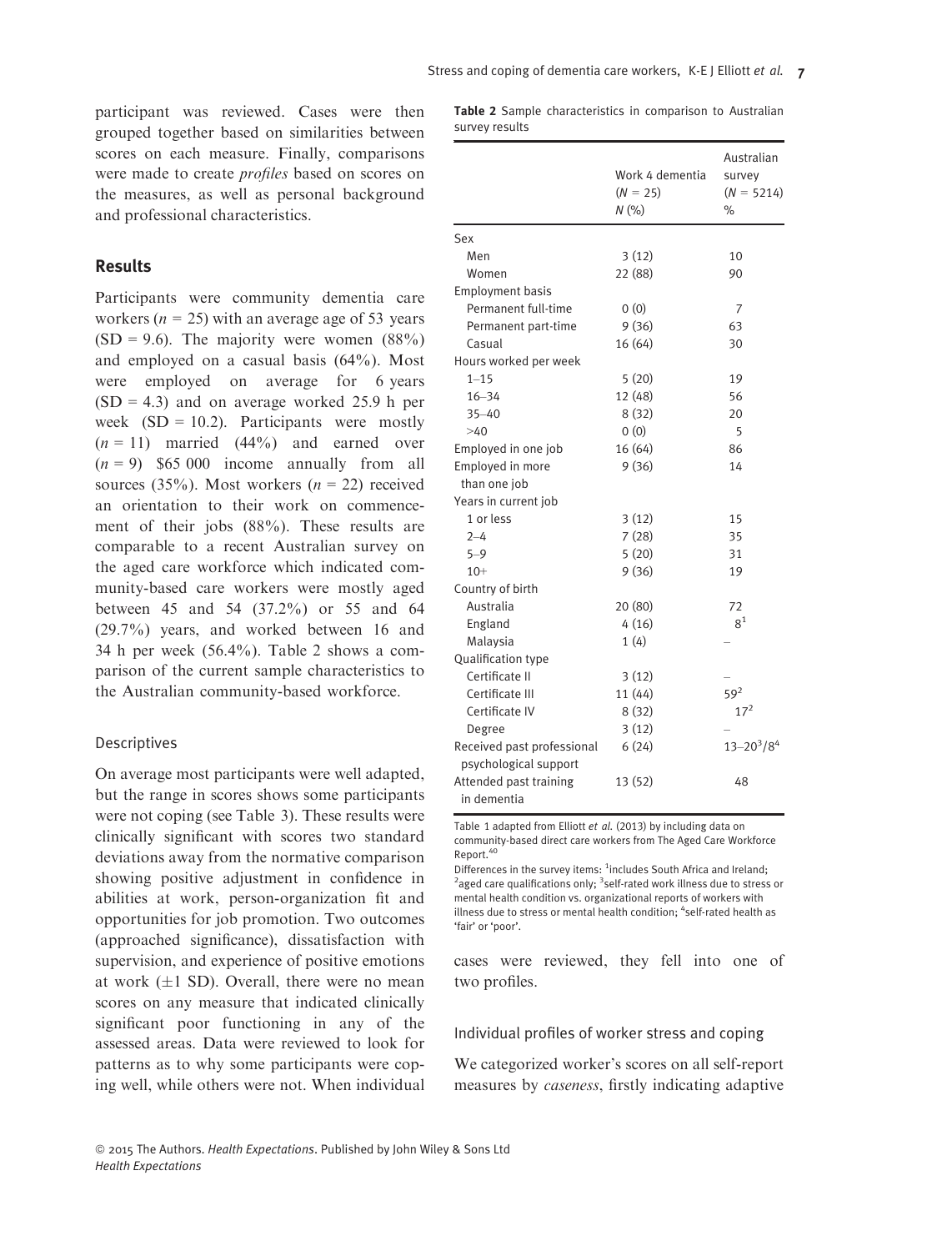|                                             | Range |     |                       |           |                                             |
|---------------------------------------------|-------|-----|-----------------------|-----------|---------------------------------------------|
| Measures                                    | Min   | Max | $\bar{\mathbf{X}}$    | <b>SD</b> | Qualitative description                     |
| Psychological distress,<br>Kessler 10       | 10    | 24  | 14.72                 | 3.78      | Likely to be mentally well                  |
| Positive and negative affect schedule       |       |     |                       |           |                                             |
| Positive subscale                           | 30    | 50  | 39.80 <sup>+1SD</sup> | 5.51      | High positive emotions at work              |
| Negative subscale                           | 10    | 23  | 14.24                 | 3.88      | Normal negative emotions at work            |
| Satisfaction with life scale                | 6     | 30  | 20.12                 | 6.65      | Generally satisfied - like some improvement |
| Occupational self-efficacy scale            | 28    | 59  | $42.44**$             | 8.46      | Very high confidence in work ability        |
| Job satisfaction survey                     | 129   | 174 | 154.92                | 12.60     | Overall satisfied with job                  |
| Pay subscale                                | 14    | 22  | 18.64                 | 2.23      | Normal satisfaction with pay                |
| Promotions subscale                         | 19    | 23  | $21.52**$             | 1.42      | Highly satisfied with promotion             |
| Supervision subscale                        | 14    | 19  | $15.20^{-15D}$        | 1.50      | Dissatisfied with supervision               |
| Benefits subscale                           | 14    | 22  | 18.48                 | 2.22      | Normal satisfaction with benefits           |
| Contingent rewards subscale                 | 14    | 21  | $17.08**$             | 2.33      | Highly satisfied with rewards               |
| Operating procedures<br>subscale            | 9     | 20  | 14.24                 | 3.29      | Normal satisfaction with operation          |
| Co-workers subscale                         | 14    | 22  | 16.96                 | 2.11      | Normal satisfaction with co-workers         |
| Nature of work subscale                     | 19    | 22  | 19.36                 | 0.81      | Normal satisfaction with nature of work     |
| Communication subscale                      | 9     | 19  | 13.44                 | 3.19      | Normal satisfaction with communication      |
| Organisational commitment<br>questionnaire  | 15    | 79  | 53.31                 | 13.11     | Normal intent to stay                       |
| Subjective person-organisation<br>fit scale | 4     | 16  | $12.37**$             | 3.92      | Very high values match with organization    |
| Knowledge of Alzheimer's<br>disease scale   | 5     | 13  | 9.20                  | 2.24      | Low knowledge in dementia (54% correct)     |

Table 3 Descriptives for community-based dementia care workers

 $11$ <sup> $\pm$ 1SD</sup>: one standard deviation above or below the mean of the normative sample comparison.

\*\*Clinically significant adaptive function  $(\pm 2$  SDs above or below the mean of the normative sample comparison).

functioning and secondly indicating poor functioning to form global resilient and isolated distress profiles of adjustment. Global resilient adjustment was considered to include workers who showed an absence of clinically significant levels (e.g. at least two standard deviations away from the normative mean for a comparative sample or clinical cut-off scores) of poor functioning as measured by the questionnaires on areas of psychological well-being. In addition, workers with global resilient profiles showed clinically significant adjustment on various occupational areas and or psychological well-being. The isolated distress profile included dysfunction in job demands and or psychological well-being areas, whereas global resilient profiles showed adaptive function in these areas. While workers in the isolated distress profile showed clinically significant levels of poor adjustment in occupational and or well-being domains, some workers showed positive adjustment in other areas (e.g. satisfaction with life or positive affect). The term 'isolated distress' is therefore used to describe this profile to acknowledge this pattern of scores.

### Global resilience profile

Overall, 64 per cent of workers showed resilient profiles of stress and coping as measured by the assessed areas. These employees found their jobs rewarding, including being satisfied with opportunities for promotion (94 per cent showed clinically high levels of satisfaction with opportunities for promotion at work). Eighty-eight per cent of resilient workers were confident in their abilities at work indicated by clinically high levels of occupational self-efficacy. They also felt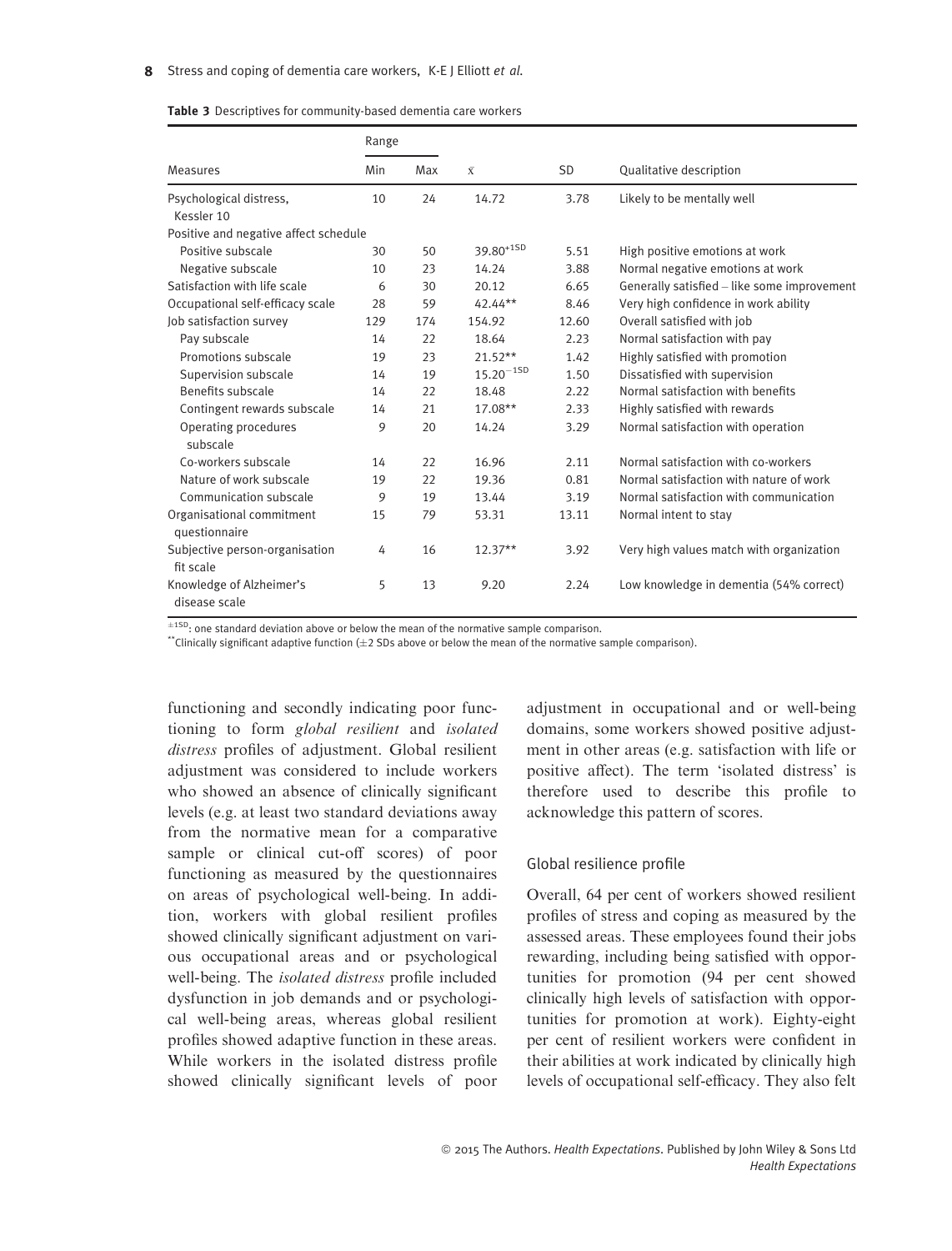their personal values matched those of the organizations (81 per cent reported clinically high congruence with organizational values) and were committed to working for the organization into the future (56 per cent of scores on organizational commitment were clinically high). Fifty per cent of employees in this profile reported high satisfaction with supervision from a leader in their organization. Twenty-five per cent had high knowledge of Alzheimer's disease, and 18 per cent showed high satisfaction with pay. Only one worker reported high levels of positive emotions at work demonstrated by scores on positive affect.

Workers scoring positively on occupational resources and well-being were more likely to be in a committed relationship than not, and more likely to have worked for over 5 years, and were currently working above 20 h per week. Most resilient workers had a household income of more than \$35 000, Certificate III or above qualifications and had attended training in dementia.

## Isolated distress profile

Overall, 36 per cent of workers were of interest, as they scored outside the typical resilient profile. Key elements that stood out in this group were high psychological distress, poor match with organizational values, life dissatisfaction and poor opportunities for promotion, as well as low commitment to the organization. Thirtythree per cent of workers in the isolated distress profile had clinically significantly poor psychological adjustment, as assessed by the K10. In fact, in clinical terms, these workers scored in the likely to have a mild mental disorder range, meaning they were experiencing significant psychological distress. Thirty-three per cent of workers in the isolated distress profile did not hold the same values as their organization indicated by clinically significantly low scores of congruence with their workplace values. Another 33 per cent of individuals were dissatisfied with life (one of these workers, also had significant psychological distress and poor match with the values of their organization). Two workers reported significantly low levels of opportunities to advance their job, and one worker reported not being committed to the organization in the future indicated by significantly low score on organizational commitment. In the isolated distress profile, 66 per cent of workers had poor knowledge of dementia evidenced by answering less than half of the questions on the assessment of Alzheimer's disease knowledge correctly; however, this was not significantly different from the normative population.

Workers scoring poorly on psychological well-being were not in a committed relationship (divorced, never married or widowed), employed on a casual basis and had not undertaken training in dementia. These workers were more likely to be women, have Certificate III or below as highest level of education, have household incomes below \$35 000 and had employment for <5 years with their current employer. The individual reporting low organizational commitment (i.e. high intention to leave) also met similar criteria, however, had worked for 10 years with their employer and held a degree and a Certificate IV. Overall, workers with poor function on occupational domains and well-being were more likely to hold Certificate III or above, did not completed training in dementia and were not in a committed relationship.

### **Discussion**

Overall, dementia care workers reported positive function, but some cases showed workers with isolated distress. On average, community dementia care workers showed high occupational self-efficacy, high job satisfaction in contingent work rewards and promotional opportunities, as well as high congruence with organizational values. Similar results were found for an Australian national survey showing community-based workers were satisfied with their jobs.<sup>40</sup> Although not significant, two trends in this study showed workers' experienced positive affect, but they were dissatisfied with supervision. An evaluation of caseness showed two distinct adjustment profiles characterized by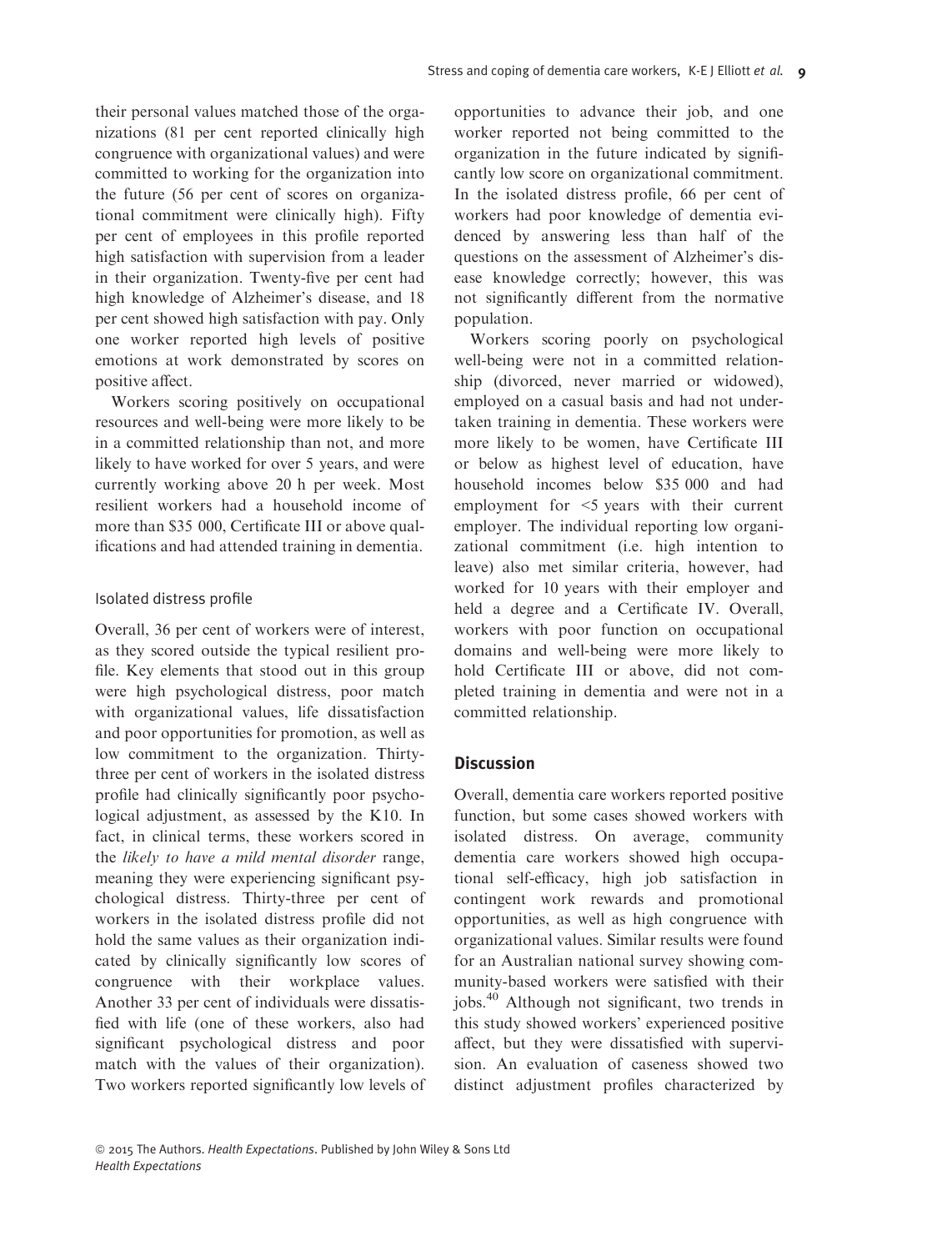scores on psychological measures that reflected (i) global resilience and (ii) isolated distress.

Global resilience profiles showed positive adjustment across a range of occupational and intrapersonal domains to suggest that resilient workers were extremely confident in their work ability, believed their personal values matched those of their employer and found their jobs satisfying and rewarding. In comparison, employees with an isolated distress profile faired much worse, as job resources were low (poor job advancement opportunities and miss-match in personal and work values), and for some, levels of psychological distress were high (enough to warrant psychological treatment). Demographic and occupational differences between profiles showed disparity across workers. Resilient workers were more likely to have longer length of employment (5 years and above), be in a committed relationship, hold higher levels of education and qualifications, earn higher incomes and have dementia-specific training. These findings are consistent with a World Health Organisation $41$  report into mental health and resilience, which suggest factors important for well-being and mental health include educational attainment, social cohesion and quality relationships, as well as stable employment and financial security. The implications of the findings from the current study align with recommendations from the WHO report, which suggest employment opportunities and workplaces that promote and protect mental health through organizational policies and practices are a priority for action to improve the resilience of the dementia care workforce internationally. Future research may focus on workplace settings that addresses the acceptability and feasibility $42$ of stress and coping intervention programmes for dementia care employees.

Career status (in terms of length of employment) influenced how workers experienced distress. Later career workers were more likely to identify with a resilient rather than an isolated distress profile, which is supported by findings from Zimmerman et  $al.^{14}$  These results highlight the importance of orientation programmes in the sector, particularly at the beginning stages of employment. Confidence in job tasks during early career stages may also play an important role for workforce resilience. This study showed high occupational self-efficacy (e.g. confidence in job tasks) was associated with global resilience profiles. In the clinical psychology literature, individuals with high confidence to cope with chronic stressors have better adjustment than those with low confidence.<sup>26</sup> Applying theoretical concepts essential for adjustment and coping in the clinical psychology literature to the occupational setting for aged care may widen the understanding of workforce resilience and capacity building for dementia care.

While there was no direct finding of high organizational support, results suggested leadership through supervision, a type of organizational support, may be more important for workers with isolated distress than those with global resilience profiles. Research on residential aged care workers in Australia supports this finding, as supervisor support interacts with job demands to show that when job demands are either too low or too high, well-being and satisfaction are negatively impacted.<sup>11</sup> Guidance and mentorship may be a greater need for workers with isolated distress to help alleviate burdens associated with decision-making and problem-solving as part of the paid care role. Leadership in this workforce often involves supervision, where workers are able to seek advice and support that extends to include debriefing and social support from a more senior work colleague. Therefore, organizational support in the form of collegial interaction and guidance (via supervision) appears to play a role in the adjustment of community-based dementia care workers. This is supported by previous research $31$  suggesting social interaction at work in the form of occupational communion may have adaptive benefits for workers' coping and adjustment. In addition, Hartling<sup>43</sup> argued that resilience can be strengthened through relationships that foster personal growth, which has implications for the workforce. An organization that fosters supportive professional relationships that lead to personal growth may have a workforce capable of adjusting to high job demands.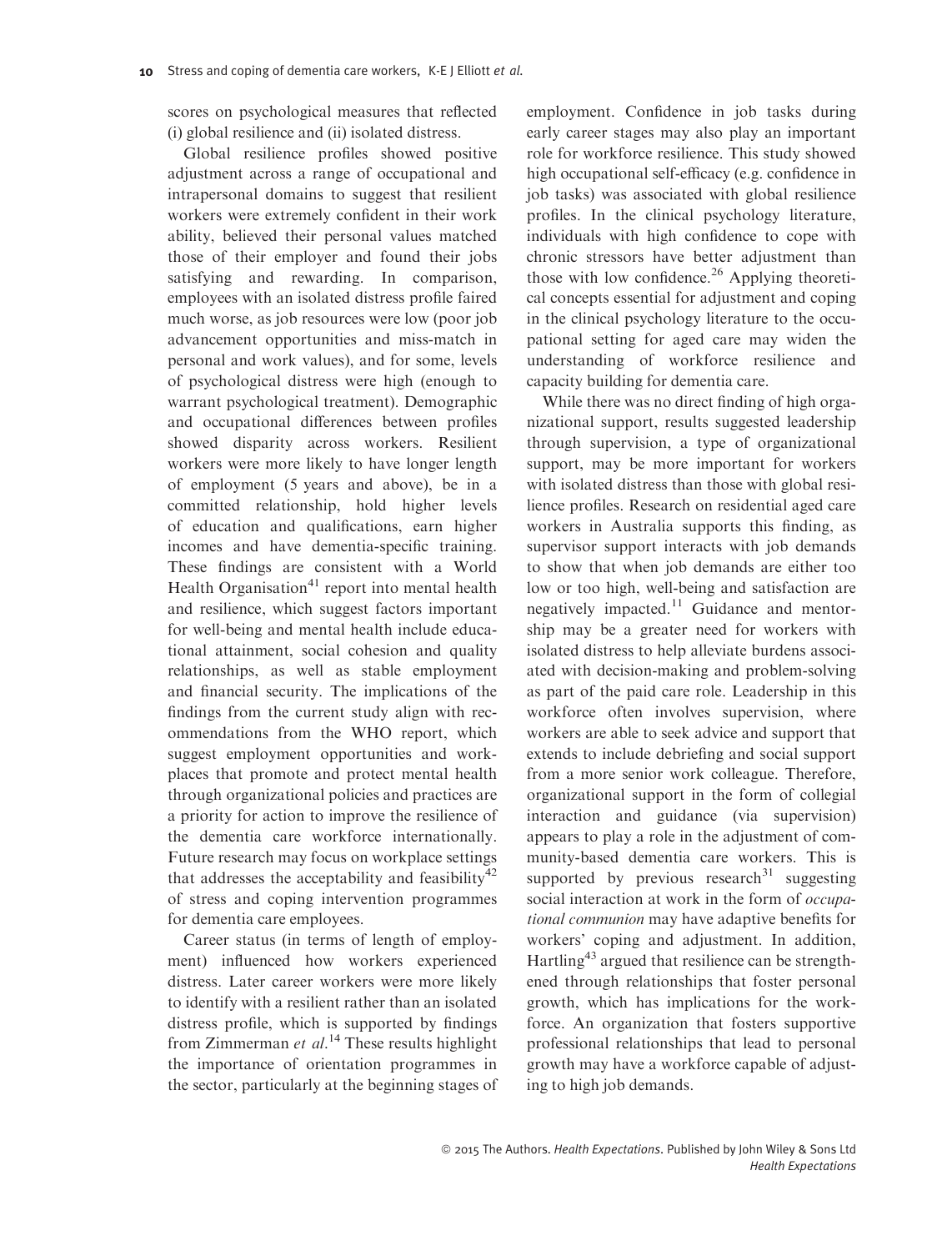Limitations of the study include the generalizability of the findings. While this sample was similar on most national community-based characteristics including mostly female, born in Australia, worked between 16 and 34 h per week, approximately half attended training in dementia, and approximately one-fifth with a possible mental illness,  $40$  a greater proportion were casually employed, Certificate IV trained and had been employed with their organization for 10 years or more. Higher rates of casual employment might be symptomatic of the challenges with resourcing an island state and other regional areas. Such geographic locations are vulnerable to workforce shortage, lending to higher rates of casual and part-time employment.<sup>44</sup> The difference in length of time with employer might be due to the tendency for Tasmanian workers to relocated less frequently (e.g. interstate) than other Australian states.<sup>45</sup> This could partly explain why participants remained with their employers for longer than the national average. Further, the number one reason given by Australian community-based workers for leaving their position was due to a change in location.<sup>40</sup> These issues do not occur in isolation in the Australian aged and dementia care setting, as much research has indicated similarities internationally.<sup>4</sup>

The percentage of workers in this study with poor psychological well-being matched that of the general population, as 20 per cent of Australian adults experience psychological problems such as mental illness in any year. $46$  In our study, the origins of stress were unknown, and assessing whether the isolated distress experience related to workplace or existing mental health conditions was not evaluated. There is, however, clear evidence in the literature of bidirectionality in the relationship between psychological distress and work related factors. Cohort longitudinal studies and multilevel studies show that employee group agreement about work conditions, predicts employees' mental health $47$ ). Despite the limitation of the cross-sectional design of this study, the group processes that occur in a workplace when a small proportion of employees are clearly 'not coping well' remains

an area for future investigation. For example, it may be likely that employees with isolated distress profiles leave the workplace as their sense of belonging at work is undermined alongside a majority of resilient employees. Future research through replication studies is needed to closely examine a larger number of the workforce that experience distress in the community-based dementia care setting. Investigations may focus on whether high levels of employee distress effect service delivery and quality dementia care. Despite using psychometrically sound measures, some of the main findings were based on subscales (e.g. satisfaction with opportunities for job promotion and finding work rewarding) which can be less reliable than total scores and can increase the likelihood of type II errors.

A strength of the study is the use of well validated and reliable psychometric tools to assess work psychological function. Applying the casebased clinical psychology approach enabled the comparison of dementia care workers function to clinical and normative samples. This approach is distinctive within dementia care research. However, some caution is warranted due to the differences between this sample and the normative comparison samples. Overall, dementia care workers showed good fit with the values and goals of community-based services and similar findings have been found in other types of effective organizations.<sup>48</sup> This study offered an insight as to the preparedness of workers to cope with high demands. Those workers likely to experience distress in the face of high demands may be those less engaged with organizations values and future directions. Raising education levels and qualifications in the sector may also improve resiliency of the workforce by having strong knowledge and selfefficacy that will contribute to preparedness.

Workforce resilience has previously been explored in several occupational groups such as child protection services,<sup>49</sup> psychotherapists treating trauma patients<sup>50</sup> and general nursing.<sup>51</sup> Commonly the notion of dealing with adversity by 'bouncing back' is central to the resilient experience in all work settings. In the communitybased dementia care setting, most employees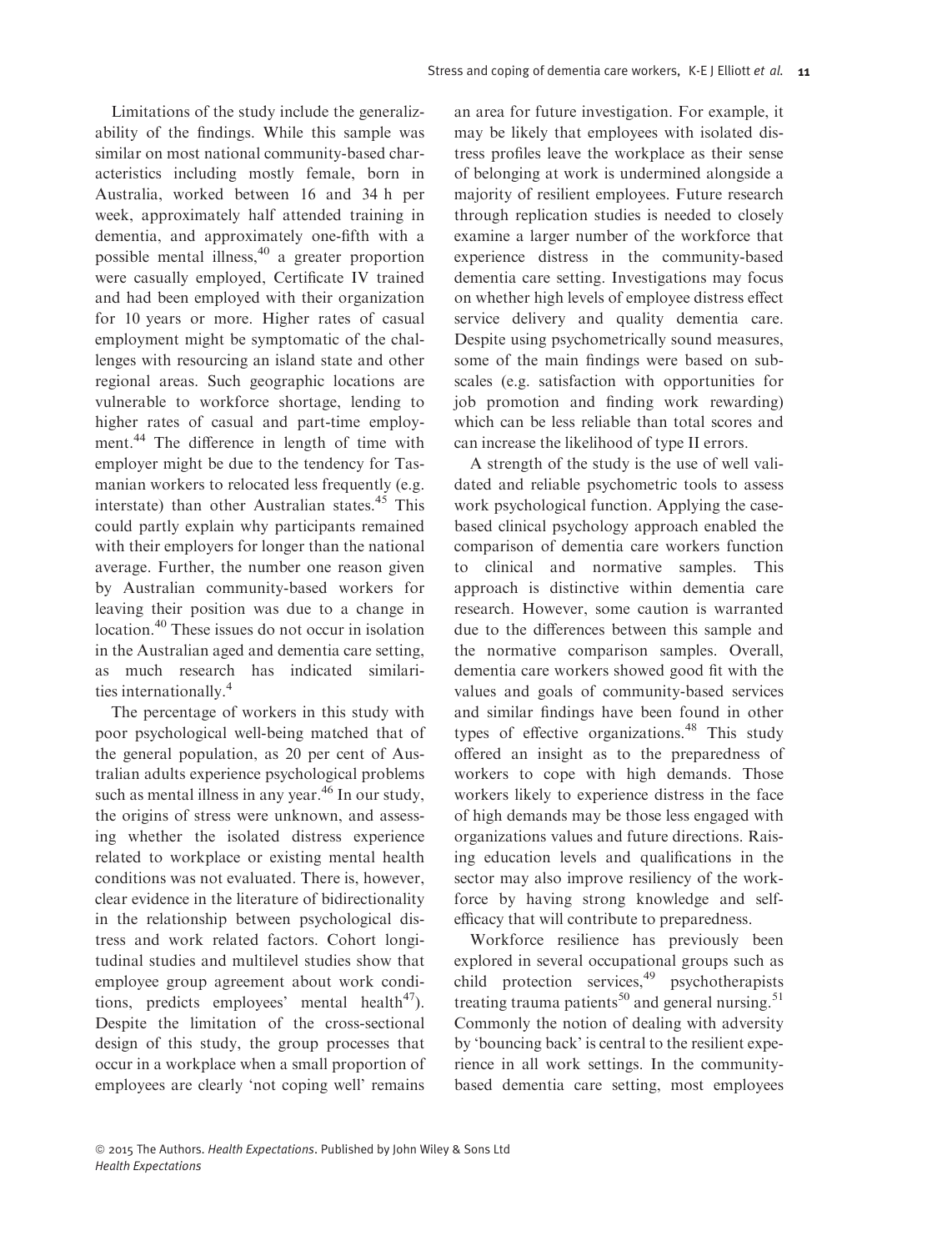adjust well to the demands of the job, which include coping with strong emotional responses such as grief and loss at work.<sup>31</sup> For the minority of dementia care workers, who experience high distress, access to employee assistance programmes and an organization that promotes and protects mental health is a high priority. Our study offers a way forward to investigate the stress and coping of the dementia care workforce. If our study only reported results based on a group mean, then it would indicate that no intervention is required, but this commonly adopted approach would have missed the onethird of employees who were not coping. More research is required to build normative data on stress and coping in this setting. Health policymakers and aged care organizations may consider the stress and coping factors highlighted by this study, including supervision, education and training, opportunities to improve self-efficacy, and person-organization fit, as areas to focus on in order to sustain and build a resilient workforce.

#### Sources of funding

This work was supported in part by a grant from the Tasmanian Home and Community Care Program (HACC), a jointly funded State and Australian Government program awarded to Scott et al. (grant number S0017329). This research was also supported in part by a PhD scholarship jointly provided by TIME for Dementia (Tasmania and Victoria Dementia Training Study Centre, Australia), the Wicking Dementia Research and Education Centre and the University of Tasmania, Australia (045135, awarded to J.L.S and A.L.R; K.J.E stipend).

#### References

- 1 WHO, ADI. Dementia: A Public Health Priority. Geneva: World Health Organisation and Alzheimer's Disease International, 2012.
- 2 AE. Caring places: Planning for aged care and dementia 2010-2050. Alzheimer's Australia, 2010 July 2010. Report No.
- 3 DoHA. Living Longer. Living Better. Canberra, ACT: Commonwealth of Australia, Department of Health and Ageing, 2012.
- 4 Hayes LJ, O'Brien-Pallas L, Duffield C et al. Nurse turnover: a literature review. International Journal of Nursing Studies, 2006; 43: 237–263.
- 5 Howe AL, King DS, Ellis JM, Wells YD, Wei Z, Teshuva KA. Stabilising the aged care workforce: an analysis of worker retention and intention. Australian Health Review, 2012; 36: 83–91.
- 6 APPG. Prepared to Care: Challenging the Dementia Skills Gap. London: All Party Parliamentary Group United Kingdom, 2009.
- 7 Mitchell S, Teno J, Kiely D, Shaffer M, Jones R, Prigerson H, Volicer L et al. The clinical course of advanced dementia. New England Journal Medicine, 2009; 361: 1529–1538.
- 8 Tam-Tham H, Cepoiu-Martin M, Ronksley P, Maxwell C, Hammelgarn, BR. Dementia case management and risk of long-term care placement: a systematic review and meta-analysis. International Journal of Geriatric Psychiatry, 2012; 28: 889–902.
- 9 AE. Making choices: Future dementia care; projections, problems and preferences. Alzheimer's Australia, 2009 April. Report No.
- 10 Elliott KJ, Scott JL, Stirling C, Martin AJ, Robinson A. Building capacity and resilience in the dementia care workforce: a systematic review of interventions targeting worker and organizational outcomes. International Psychogeriatrics, 2012; 24: 882–894.
- 11 Rodwell J, Martin A. The importance of the supervisor for the mental health and work attitudes of Australian aged care nurses. International Psychogeriatrics, 2013; 25: 382–389.
- 12 Pachana N, Helmes E. Role of psychologists in assessing and treating dementia. InPsych [Internet]. 2010 10 June, 2012; October. Available at: [https://](https://www.psychology.org.au/publications/inpsych/2010/october/pachana) [www.psychology.org.au/publications/inpsych/2010/](https://www.psychology.org.au/publications/inpsych/2010/october/pachana) [October/pachana.](https://www.psychology.org.au/publications/inpsych/2010/october/pachana)
- 13 Pitfield C, Shahriyarmolki K, Livingston G. A systematic review of stress in staff caring for people with dementia living in 24-hour care settings. International Psychogeriatrics, 2011; 23: 4–9.
- 14 Zimmerman S, Williams CS, Reed PS et al. Attitudes, stress, and satisfaction of staff who care for residents with dementia. The Gerontologist, 2005; 45: 96–105.
- 15 Gilboa S, Shirom A, Fried Y, Cooper C. A metaanalysis of work demand stressors and job performance: examining main and moderating effects. Personnel Psychology, 2008; 61: 227–271.
- 16 Howes C, Delp L, Grundy L et al. Love, money, or flexibility: what motivates people to work in consumer-directed home care? Gerontologist, 2008; 1: 46–59.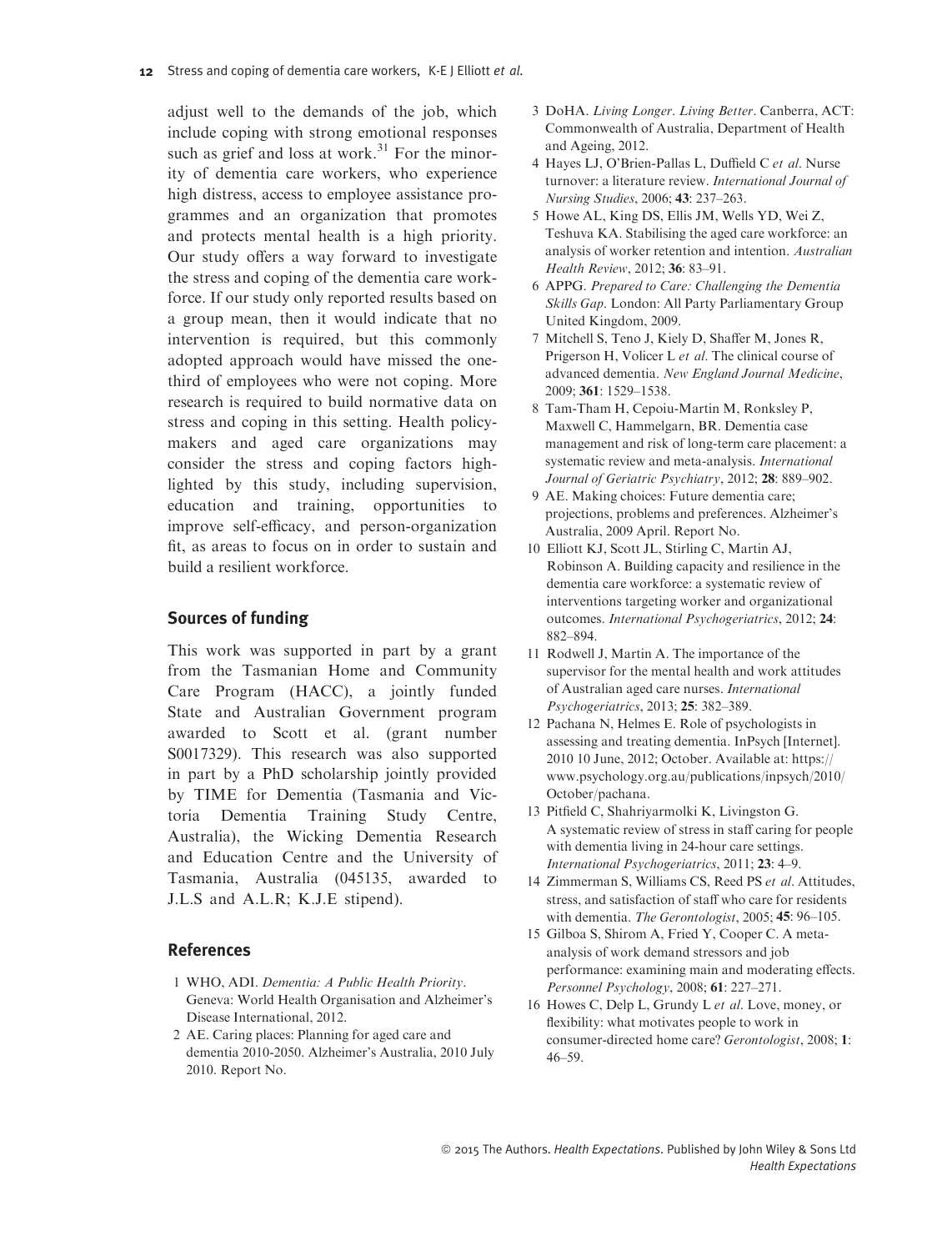- 17 Astrom S, Nilsson M, Norberg A, Winblad B. Empathy, experience of burnout and attitudes towards demented patients among nursing staff in geriatric care. Journal of Advanced Nursing, 1990; 15: 1236–1244.
- 18 Kuremyr D, Kihlgren M, Norberg A, Astrom S, Karlsson I. Emotional experiences, empathy and burnout among staff caring for demented patients at a collective living unit and a nursing-home. Journal of Advanced Nursing, 1994; 19: 670–679.
- 19 Bonde JPE. Psychosocial factors at work and risk of depression: a systematic review of the epidemiological evidence. Occupational and Environmental Medicine, 2008; 65: 438–445.
- 20 Darr W, Johns G. Work strain, health, and absenteeism: a meta-analysis. Journal of Occupational Health Psychology, 2008; 13: 293–318.
- 21 Edwards D, Burnard P. A systematic review of stress and stress management interventions for mental health nurses. Journal of Advanced Nursing, 2003; 42: 169–200.
- 22 Van Der Ploeg E, Kleber RJ. Acute and chronic job stressors among ambulance personnel: predictors of health symptoms. Occupational and Environmental Medicine, 2003; 60 (Suppl. 1): i40–i46.
- 23 Brodaty H, Draper B, Low LF. Nursing home staff attitudes towards residents with dementia: strain and satisfaction with work. Journal of Advanced Nursing, 2003; 44: 583–590.
- 24 Crawford JR, Henry JD. The Positive and Negative Affect Schedule (PANAS): Construct validity, measurement properties and normative data in a large non-clinical sample. The British Journal of Clinical Psychology, 2004; 43: 245.
- 25 Hayden J. Introduction to Health Behavior Theory. Mississauga, ON: Jones and Bartlett, 2009.
- 26 Turner JA, Holtzman S, Mancl L. Mediators, moderators, and predictors of therapeutic change in cognitive-behavioral therapy for chronic pain. Pain, 2007; 127: 276–286.
- 27 Kristof AL. Person-organization fit: an integrative review of its conceptualizations, measurements, and implications. Personnel Psychology, 1996; 49: 1–49.
- 28 Siegall M, McDonald T. Person-organization value congruence, burnout and diversion of resources. Personnel Review, 2004; 33: 291–301.
- 29 Morgan DG, Stewart NJ, D'Arcy C, Forbes D, Lawson J. Work stress and physical assault of nursing aides in rural nursing homes with and without dementia special care units. Journal of Psychiatric and Mental Health Nursing, 2005; 12: 347–358.
- 30 SCARC. Quality and Equity in Aged Care. Canberra, ACT: Commonwealth of Australia, Senate Community Affairs References Committee, 2005.
- 31 Elliott KJ, Stirling CM, Martin AJ, Robinson AL, Scott JL. Perspectives of the community-based dementia care workforce: "Occupational communion" a key finding from the Work 4 Dementia Project. International Psychogeriatrics, 2013; 25: 765–774.
- 32 Charlier C, Pauwels E, Lechner L et al. Physical activity levels and supportive care needs for physical activity among breast cancer survivors with different psychosocial profiles: a cluster-analytical approach. European Journal of Cancer Care, 2012; 21: 790–799.
- 33 Williams E, Catalan J. The changing profile of mental health problems in people with HIV. Psychiatry, 2009; 8: 216–222.
- 34 Corneil W, Beaton R, Murphy S, Johnson C, Pike K. Exposure to traumatic incidents and prevalence of posttraumatic stress symptomatology in urban firefighters in two countries. Journal of Occupational Health Psychology, 1999; 4: 131–141.
- 35 Huibers MJH, Leone SS, Kant IJ, Knottnerus JA. Chronic fatigue syndrome like caseness as a predictor of work status in fatigued employees on sick leave: four year follow up study. Occupational and Environmental Medicine, 2006; 63: 570–572.
- 36 Jacobson NS, Truax P. Clinical significance: a statistical approach to defining meaningful change in psychotherapy research. Journal of Consulting and Clinical Psychology, 1991; 59: 12–19.
- 37 Elliott K-E, Scott J, Monsour M, Nuwayhid F. Profiles of dyadic adjustment for advanced prostate cancer to inform couple-based intervention. Psychology and Health: An International Journal, 2015; 30: 1259–1273.
- 38 Kazdin AE. Research Design in Clinical Psychology, 4th edn. Boston: Allyn and Bacon, 2003.
- 39 IBM. IBM SPSS Statistics 19.0, Rel. Chicago, IL: SPSS Inc., 2010.
- 40 King D, Mavromaras K, Wei Z et al. The Aged Care Workforce, 2012. Canberra: Australian Government Department of Health and Ageing, 2012.
- 41 Friedli L. Mental Health, Resilience and Inequalities. Copenhagen: World Health Organisation, National Institute for Mental Health in England, Child Poverty Action Group, Faculty of Public Health & Mental Health Foundation, 2009.
- 42 Liau S-Y, Hassali M-AA, Shafie AA, Ibrahim M-IM. Assessing quality of a worksite health promotion programme from participants' views: findings from a qualitative study in Malaysia. Health Expectations, 2014; 17: 116–128.
- 43 Hartling LM. Strengthening resilience in a risky world: it's all about relationships. Women & Therapy, 2008; 31: 51–70.
- 44 DCAC. Demographic Change in Tasmania: Strategies for Addressing Challenges and Opportunities. Hobart: Demographic Change Advisory Council, 2008.